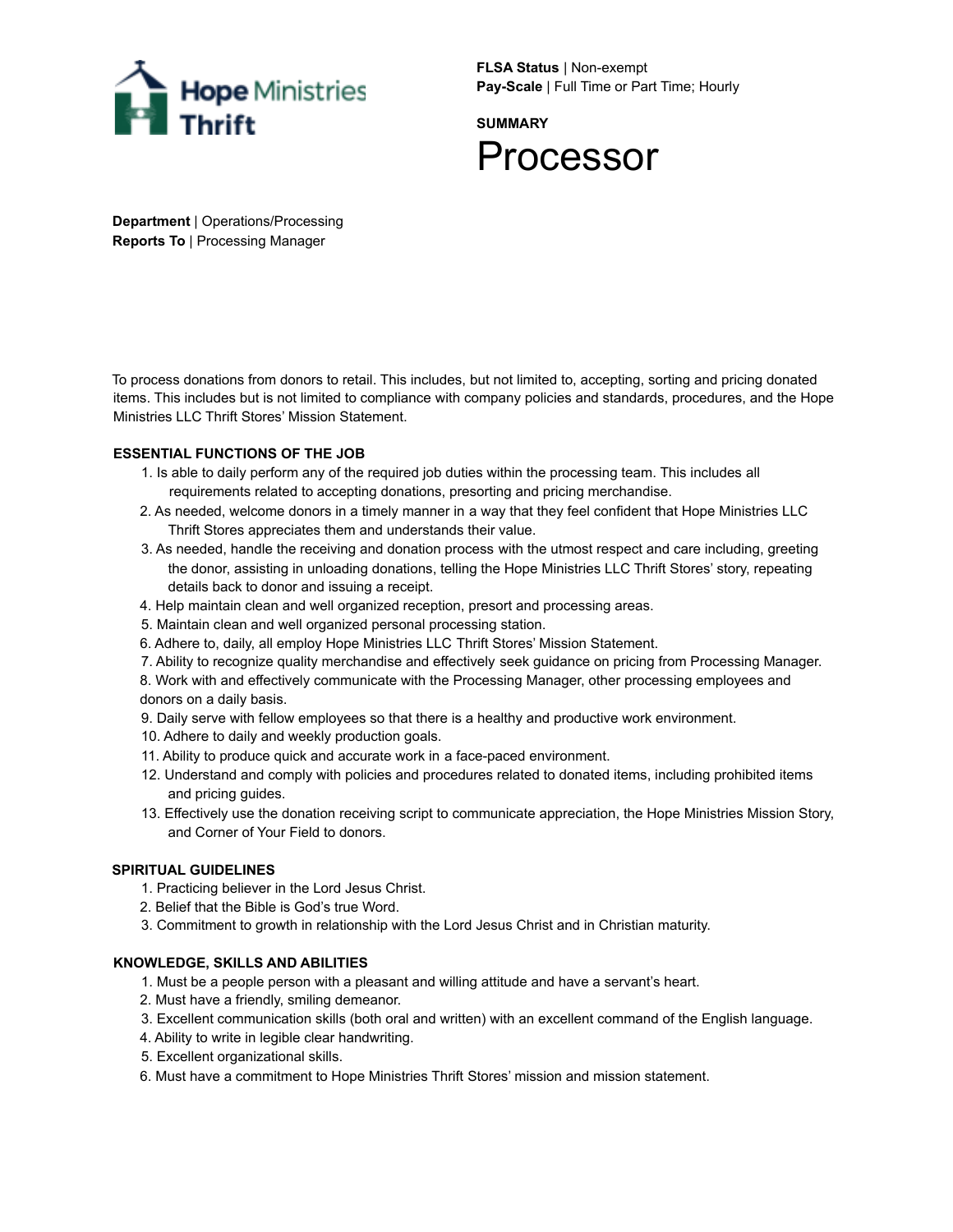I have read and understand the description and can perform the Essential Functions of the Job with or without accommodation. New

Hire Initials \_\_\_\_\_\_\_\_\_\_\_



#### **PLANNING/ORGANIZATION**

- 1. Must be detail-oriented and have solid organizational skills.
- 2. Must be able to work in a fast-paced environment.
- 3. Must be a problem solver and be able to work with a minimum of supervision and take initiative.
- 4. Excellent time management skills.
- 5. Must possess a demonstrable level of skill and proficiency in planning so to meet established goals.
- 6. Computer skills to include general typing skills.
- 7. Ability to access web sites to help evaluate the value of donated items.
- 8. Ability to read and define problems, collect data, establish facts and draw valid conclusions.
- 9. Ability to interpret a variety of instructions furnished in written or oral form.

#### **EDUCATION AND EXPERIENCE**

High School diploma or GED required.

#### **PHYSICAL/ENVIRONMENTAL DEMANDS**

Stand – up to 100% of a standard work day. Walk – up to 75% of a standard work day. Sit – less than 10% of a standard work day. Use hands to perform required duties – up to 100% of a standard work day. Lifting and Bending – up to 75% of a standard work day. Talk or hear – As needed throughout a standard work day.

Moderate physical activity. Depending on location, this position may require frequent strenuous activity. Able to lift at least 50 pounds. Use hands to lift, sort, clean, organize throughout a standard work day. Depending on location, this position may work in a warehouse setting with some outdoor exposure throughout the workday.

#### **VISION REQUIREMENTS**

Close vision (clear vision at 20 inches or less).

Distance vision (clear vision at 20 feet or more).

Color Vision (ability to identify and distinguish colors).

Peripheral vision (ability to observe an area that can be seen up and down or to the left and right while eyes are fixed on a given point).

Depth perception (three dimensional vision, ability to judge distances and spatial

relationships). Ability to adjust focus (adjust the eye to bring an object into sharp focus).

#### **WORK SCHEDULE/HOURS**

Part time to full time, Monday through Saturday, up to a maximum of 40 hours per week. Attendance at specific meetings, off-site events or training, as required.